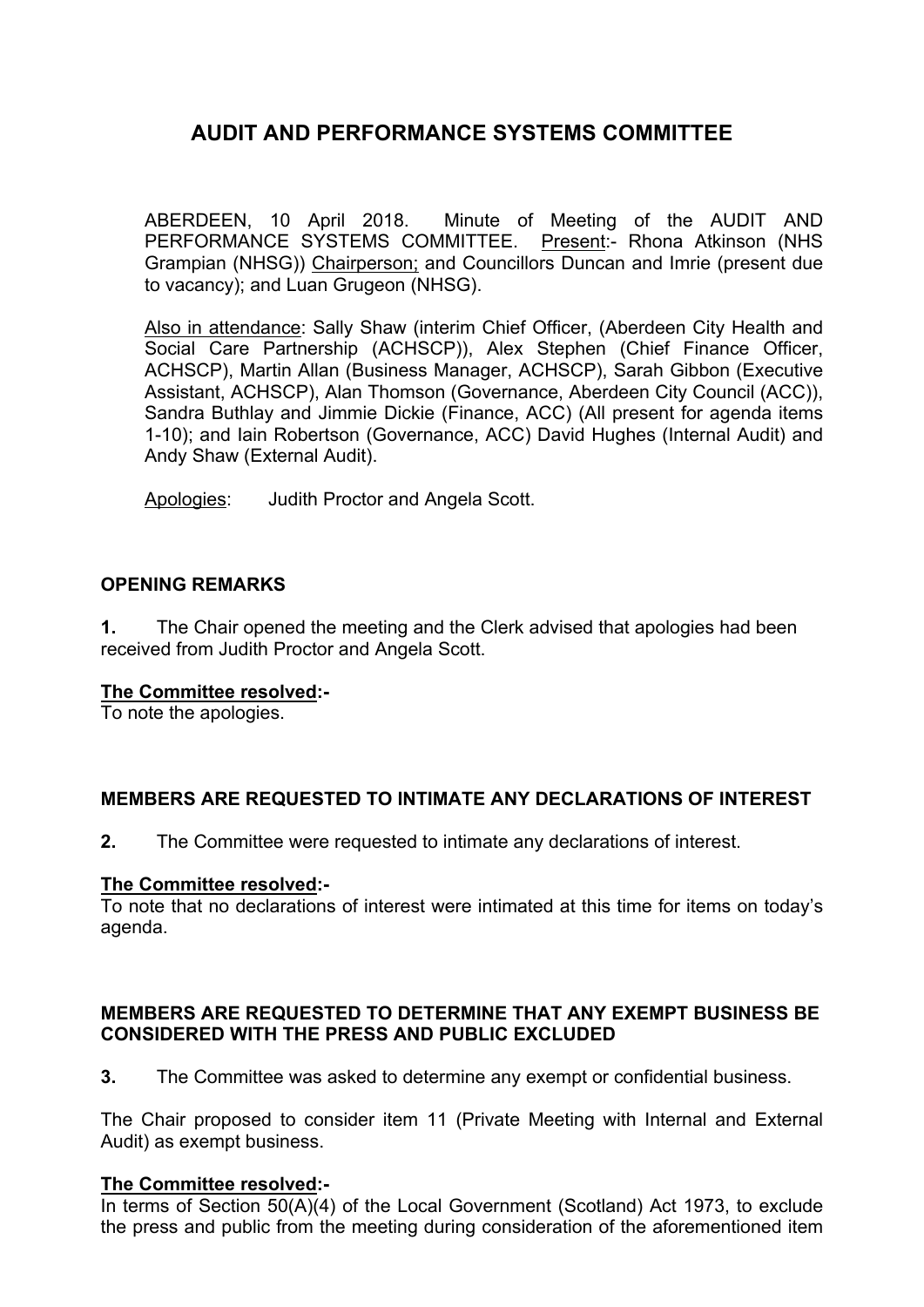10 April 2018

of business so as to avoid disclosure of exempt information of the classes described in paragraph 1 of Schedule 7(A) of the Act.

### **MINUTE OF PREVIOUS MEETING - 2 MARCH 2018**

**4.** The Committee had before it the minute of the previous meeting of 2 March 2018.

In reference to item 5 (Risk Register Review) Councillor Duncan asked how actions were tracked, Alex Stephen (Chief Finance Officer, ACHSCP) advised that the Partnership maintained a report tracker and these actions were due to be considered at the risk management workshop on 24 April and at the next IJB meeting on 22 May 2018; and

In reference to item 11 (Transformation Progress), Luan Grugeon asked if the Partnership had been reviewing governance arrangements whilst transformation projects were being upscaled, Mr Stephen confirmed that governance was taken into account and the Partnership had mechanisms in place to monitor the pace of change.

### **The Committee resolved:-**

- (i) to approve the minute as a correct record;
- (ii) to request a deep dive session on the governance arrangements for transformation projects; and
- (iii) otherwise note the information provided.

### **LOCAL CODE OF GOVERNANCE**

**5.** The Committee had before it a report by the Chief Finance Officer which reviewed the local code of corporate governance for the IJB as agreed by Audit & Performance Systems Committee on 11 April 2017 and allowed the Committee to comment on the sources of assurances used to measure the effectiveness of the governance principles contained in the CIPFA\SOLACE<sup>1</sup> *'Delivering Good Governance in Local Government: Framework'* document.

#### **The report recommended:-**

That the Committee approve the use of the sources of assurance, listed in appendix 1, and review the local code of governance.

Alex Stephen (Chief Finance Officer, ACHSCP) advised that the IJB code of governance had adopted the agreed ACC framework and provided an overview of the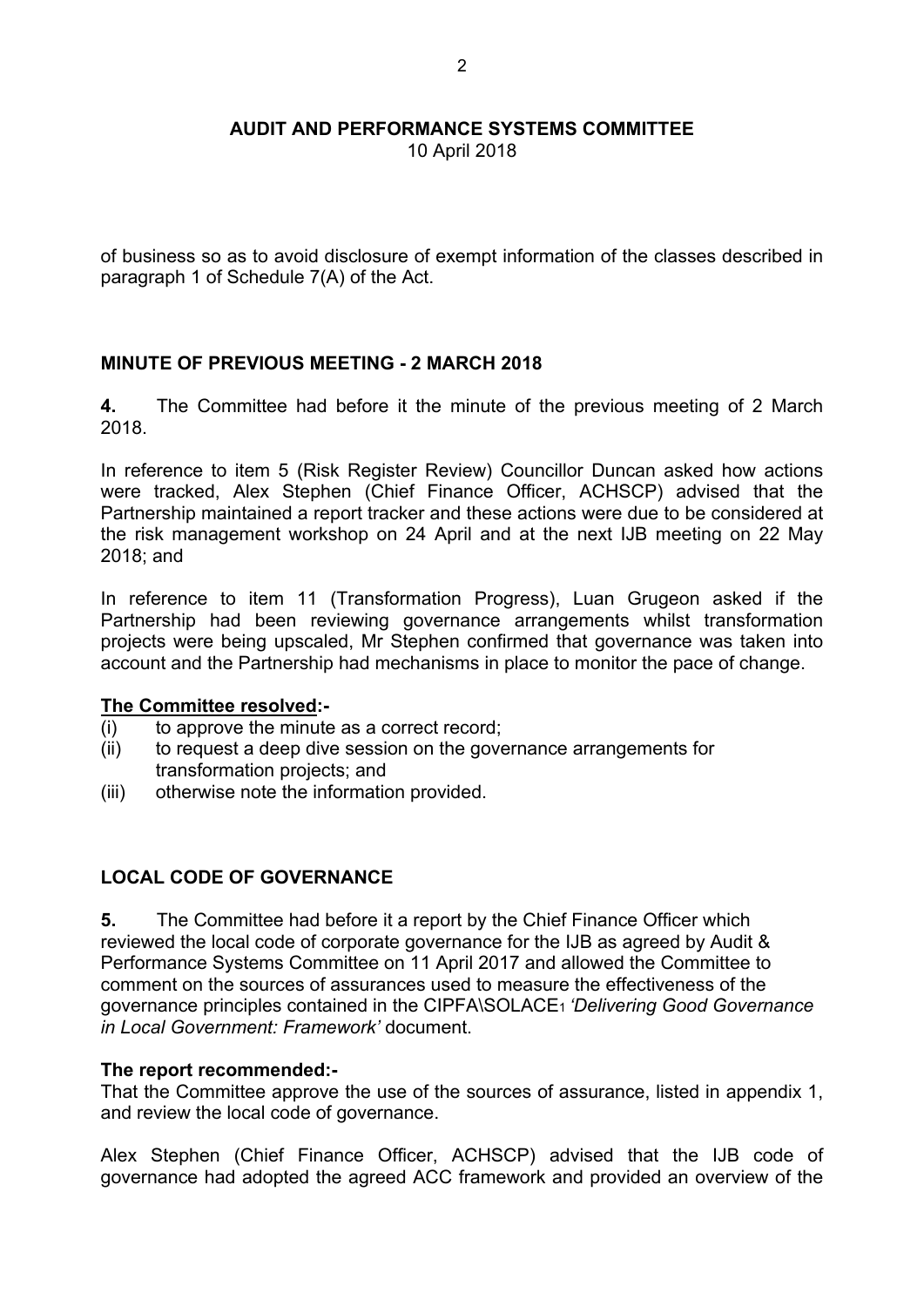10 April 2018

sources of assurance outlined in Appendix 1. He explained that IJB accounts would be finalised during the week commencing 16 April 2018.

Thereafter there were questions and comments on (1) how the IJB local code of governance linked in with the NHSG Professional Governance Framework; and (2) Mr Stephen advised that production of a final document would be dependent on ACC and NHSG as IJB accounts were included within both of its partners accounts.

### **The Committee resolved:-**

- (i) to approve the use of the sources of assurance listed in Appendix 1, subject to these being updated and circulated, and to note the local code of governance; and
- (ii) to request a review of the reporting schedule for the IJB Local Code of Governance programme to ensure that a streamlined approach could be adopted during the 2018-19 financial year.

### **REVIEW OF FINANCIAL GOVERNANCE ARRANGEMENTS**

**6.** The Committee had before it a report by the Chief Finance Officer which provided the results of the review undertaken by the Executive Team against financial governance requirements contained in the Chartered Institute of Public Finance and Accountancy (CIPFA)'s statement on the '*Role of the Chief Financial Officer in Local Government (2016)'.*

#### **The report recommended:-**

That the Committee note the content of the report and comment on the accompanying results of the Executive team review contained in Appendix 1.

Alex Stephen advised that the review had been based on a recommendation from the Board's previous external auditor, to provide financial assurance to the Committee using the principles set out in the Role of Chief Finance Officers in Local Government guidance prepared by CIPFA. He then provided an oversight of significant changes made during the year and highlighted areas of future work.

Thereafter there were questions and comments on (1) the process for embedding financial consequences in person specifications and appraisals; (2) the financial challenges related to locality planning and where a manager from one partner managed another partner's budget; and (3) members sought assurance that managers and budget holders had sufficient financial skills to carry out their roles effectively, Mr Stephen confirmed that he had no significant concerns in this regard as staff had received training and were generally knowledgeable and experienced.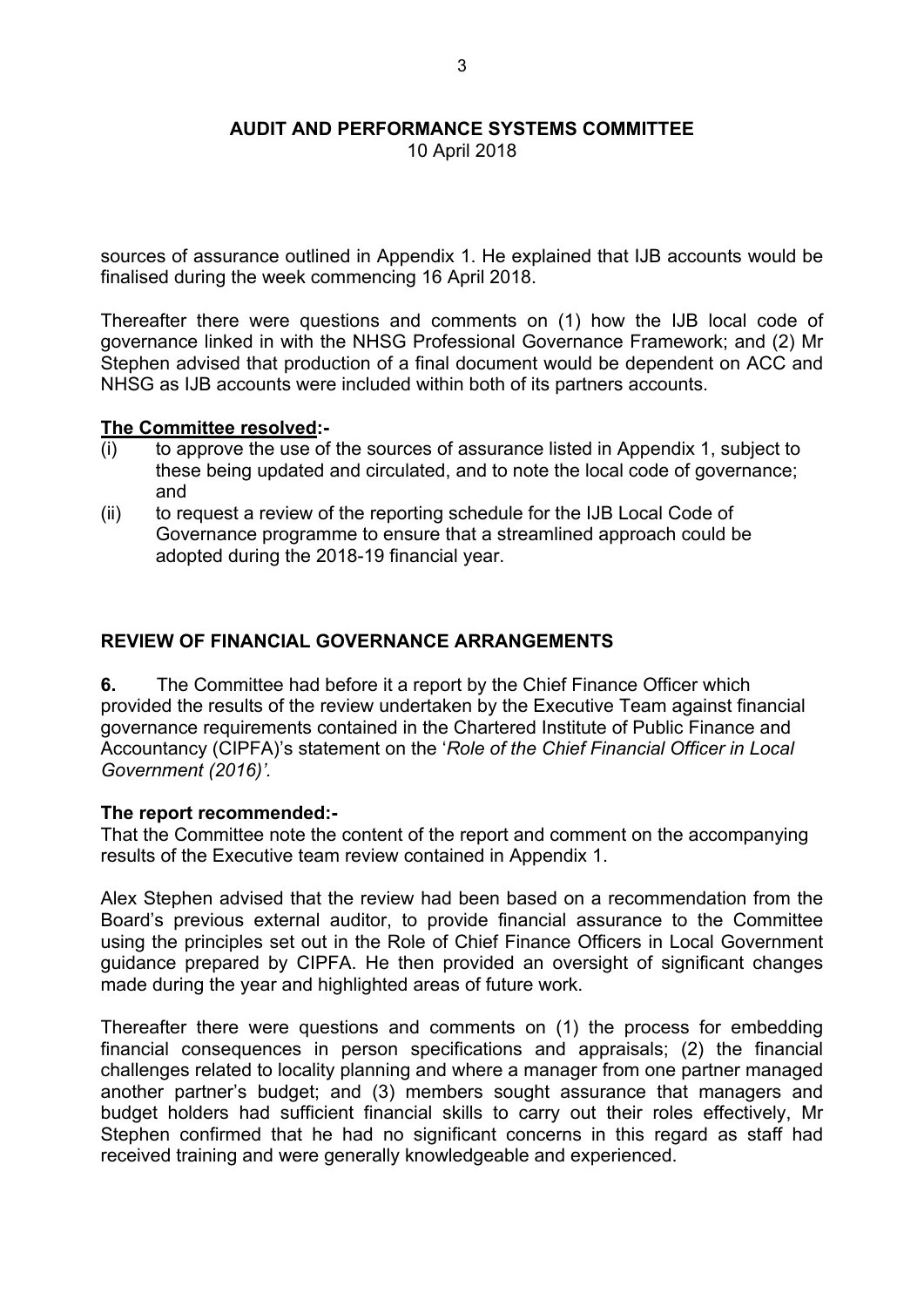10 April 2018

## **The Committee resolved:-**

- $(i)$  to request that consideration be given to simply stating where principles do not apply to IJBs such as treasury management within principle 3; and
- (ii) otherwise note the content of the report and comment on the accompanying results of the Executive team review contained in Appendix 1.

### **GOVERNANCE STATEMENT**

**7.** The Committee had before it a report by the Chief Finance Officer which (1) provided the Committee with the opportunity to provide comment on and approve in principle, the annual governance statement; and (2) requested agreement that assurances on the government framework could be provided to Aberdeen City Council and NHS Grampian.

### **The report recommended:-**

That the Committee –

- (a) Comment on the draft annual governance statement, as set out in appendix 1; and
- (b) Additionally, on the proviso that no significant weaknesses impacting on the IJB's governance framework are identified in the assurances received by Aberdeen City Council, NHS Grampian and the IJB's Internal auditors: Instruct the Chief Finance Officer to complete the governance statement and provide responses to Aberdeen City Council and NHS Grampian that reasonable assurance can be placed upon the adequacy and effectiveness of the Aberdeen City Integration Joint Board's systems of governance.

Alex Stephen advised that last year's formatting had been retained but additional improvement activity had been included to reflect the Board's second full year of operation. Mr Stephen provided an overview of the IJB scheme of governance and noted that an action plan was in place to monitor implementation. He added that additional sources of assurance would be provided by ACC and NHSG following approval of their annual governance statements and explained that if any significant changes had been made, these items would be brought back to the Committee for further consideration

Thereafter there were questions and comments on (1) the possibility of referring to the Fairer Scotland Duty within the action plan; (2) the list of improvement actions, with particular focus on the review of risk registers; and (3) the importance of not losing focus on person centred care at a local level in search of achieving national metrics and targets.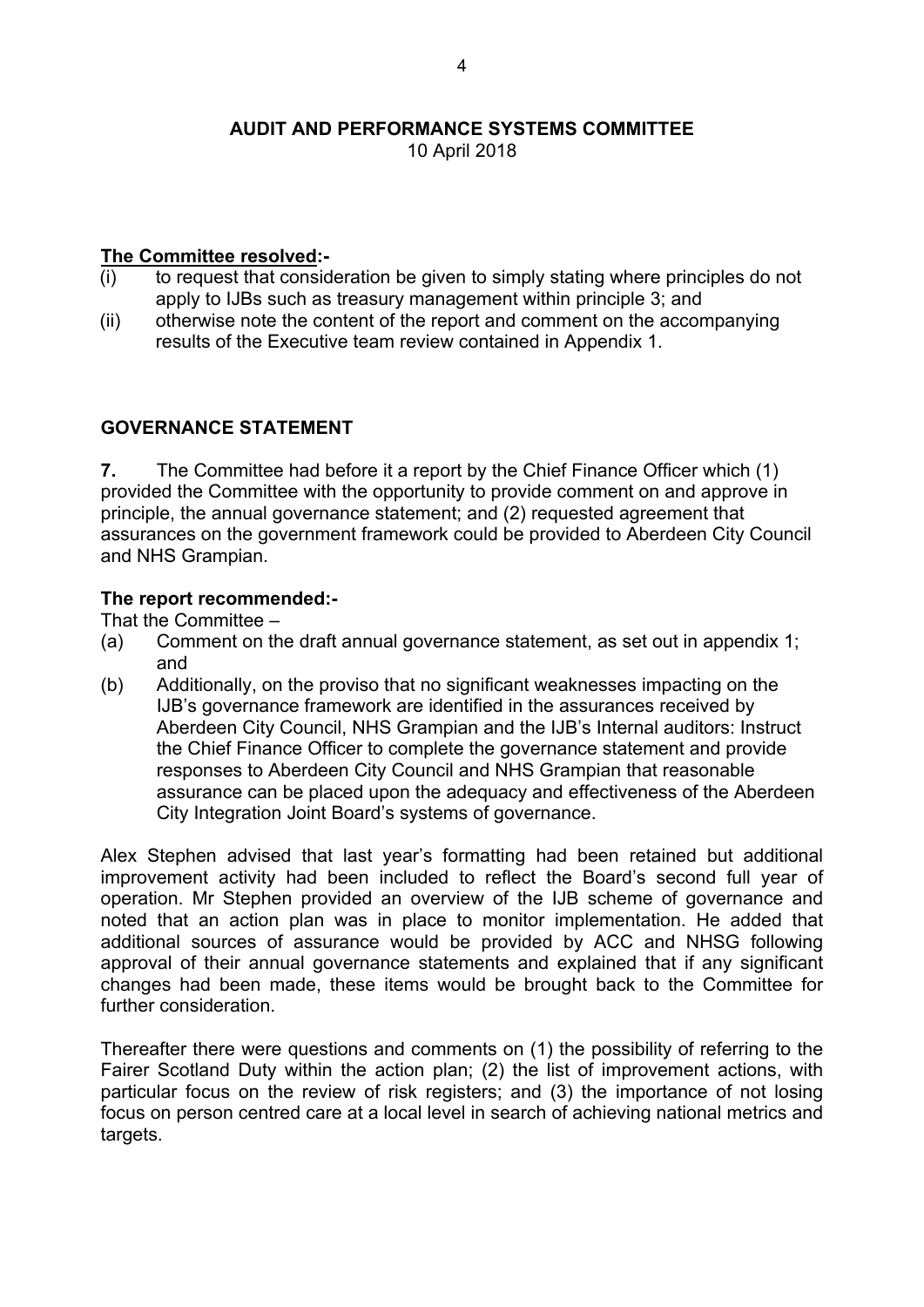10 April 2018

## **The Committee resolved:-**

- (i) to request that reference be made to the Fairer Scotland Duty within the action plan; and
- (ii) otherwise instruct the Chief Finance Officer to complete the governance statement and provide responses to Aberdeen City Council and NHS Grampian that reasonable assurance could be placed upon the adequacy and effectiveness of the Aberdeen City Integration Joint Board's systems of governance.

## **INTERNAL AUDIT ANNUAL REPORT**

**8.** The Committee had before it a report by David Hughes (Chief Internal Auditor) which provided the Committee with Internal Audit's Annual Report and Internal Financial Control Statement for 2017/18.

## **The report recommended:-**

That the Committee -

- (a) Note the Internal Financial Control Statement for 2017/18;
- (b) Note that the Chief Internal Auditor has confirmed the organisational independence of Internal Audit;
- (c) Note that there has been no limitation to the scope of Internal Audit work during 2017/18;
- (d) Note that an external review of Internal Audit was completed by KPMG and the outcome from that was reported to Aberdeen City Council's Audit, Risk and Scrutiny Committee; and
- (e) Note the progress that IJB management has made with implementing recommendations agreed in Internal Audit reports relating to the IJB.

David Hughes advised that Internal Audit had assessed the IJB's governance, financial and risk management frameworks and found that reasonable assurance could be placed on the adequacy and effectiveness of the Board's internal control system. He explained that a number of recommendations for improvement had been made and referred members' attention to appendix 2 of the report. Mr Hughes concluded by confirming the independence of Internal Audit and noting that its scope had not been limited during 2017-18.

The Chair thanked Mr Hughes for his report and reiterated the importance of a having a robust and reliable internal audit function, as well as having a Committee that would listen to concerns and act on recommendations for improvement.

Thereafter members discussed Internal Audit's oversight of IJB partnership working, to which Mr Hughes advised that Internal Audit did not have full access to relevant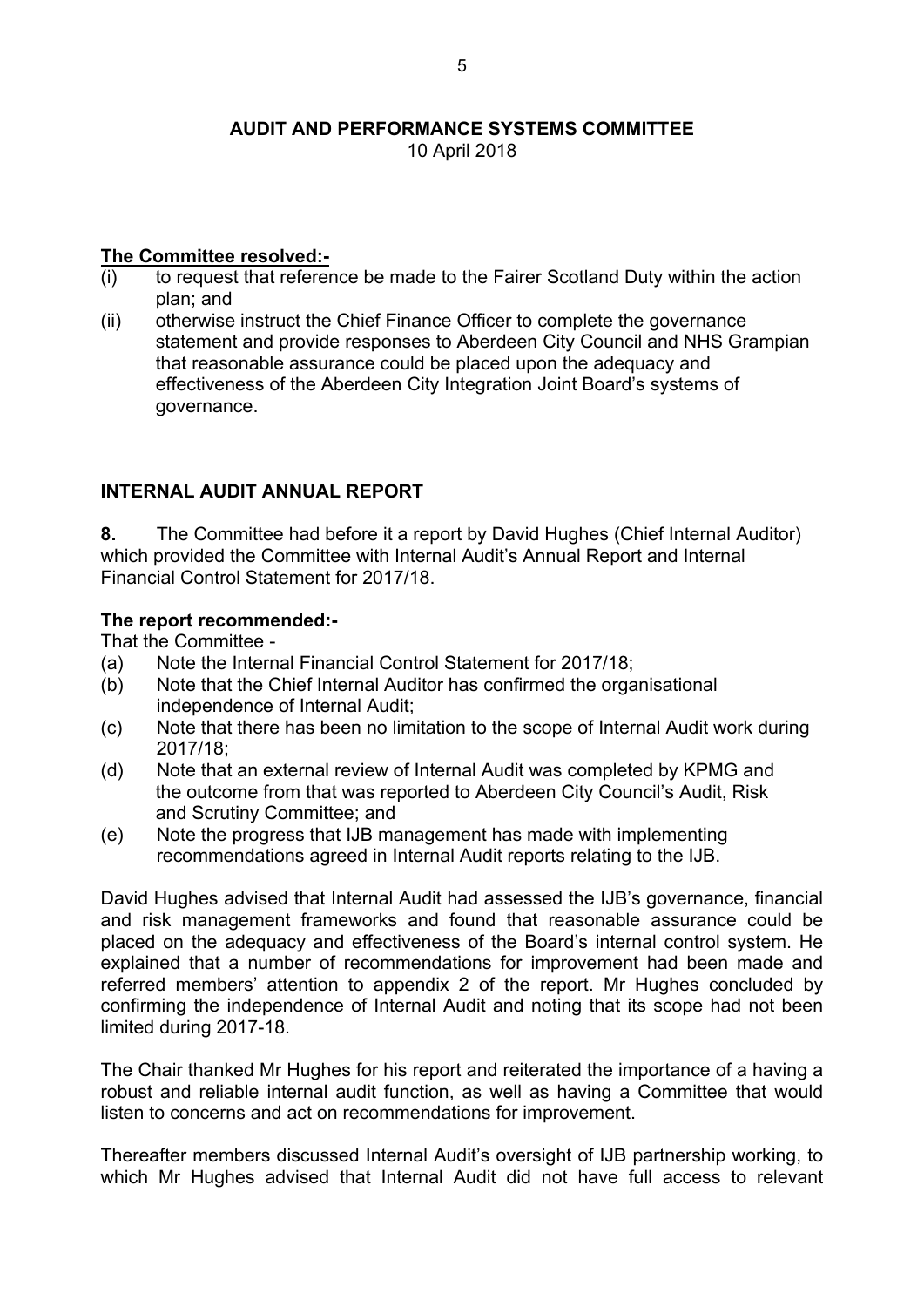10 April 2018

information as they were not NHS Grampian's internal auditor. The Chair confirmed that NHS Grampian's internal audit plan for 2018-19 had been approved last week (week commencing 2 April 2018).

### **The Committee resolved:-**

- (i) to note the Internal Financial Control Statement for 2017/18;
- (ii) to note that the Chief Internal Auditor has confirmed the organisational independence of Internal Audit;
- (iii) to note that there has been no limitation to the scope of Internal Audit work during 2017/18;
- (iv) to note that an external review of Internal Audit was completed by KPMG and the outcome from that was reported to Aberdeen City Council's Audit, Risk and Scrutiny Committee; and
- (v) to note the progress that IJB management has made with implementing recommendations agreed in Internal Audit reports relating to the IJB.

### **INTERNAL AUDIT PLAN**

**9.** The Committee had before it a report by David Hughes which sought approval of the Internal Audit Plan for the Aberdeen City Integration Joint Board for 2018/19.

### **The report recommended:-**

That the Committee approve the Internal Audit plan for 2018/19.

David Hughes presented the Internal Audit Plan for 2018-19 and advised that areas of intended scrutiny had been based on discussions with management and a review of risk and governance documents. He noted that the adult social care element of the Plan had been approved by the Council's Audit, Risk and Scrutiny Committee on 22 February 2018.

Thereafter there were questions and comments on (1) risks relating to hosted services; (2) how audit areas were selected by Internal Audit; and (3) the ongoing review of the Strategic Risk Register and whether there was scope to change areas of intended scrutiny throughout the year. Mr Hughes confirmed there was such scope, and pointed out that internal audit work would not commence until the second quarter of the financial year.

### **The Committee resolved:-**

- (i) to approve the Internal Audit plan for 2018/19; and
- (ii) to request that risks relating to hosted services be reviewed at the IJB Workshop on 24 April 2018.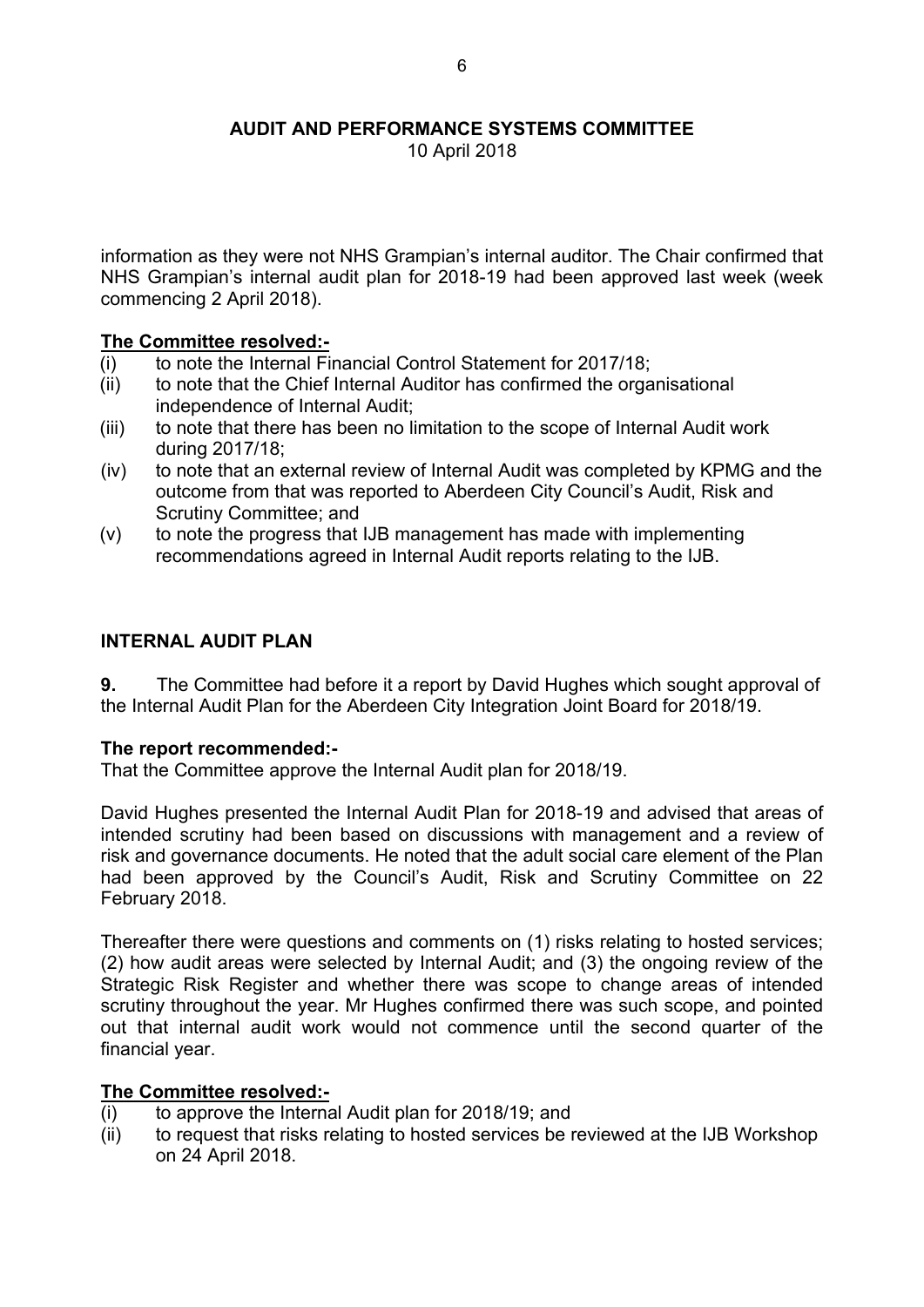10 April 2018

### **INTERNAL AUDIT REPORT - FINANCIAL ASSESSMENTS**

**10.** The Committee had before it a report by David Hughes which presented the outcome from the planned audit of Financial Assessments that was included in the 2017/18 Internal Audit Plan for Aberdeen City Council.

### **The report recommended:-**

That the Committee review, discuss and comment on the issues raised within this report.

David Hughes advised that the objective of the audit was to determine whether assurance arrangements were in place to undertake financial assessments for fees charged and services provided by the Partnership. Internal Audit found that this was the case in general, though a number of recommendations were made for improvement with regards to the quality assurance process. He added that Management had accepted all Internal Audit recommendations.

Thereafter there were questions and comments on (1) the use of digital technology to improve accuracy and efficiency levels; (2) the ongoing workstream to increase the functionality of the Care First system; and (3) the importance of processing and storing personal information and data securely.

#### **The Committee resolved:-**

To note the report.

### **INTERNAL AUDIT REPORT - SOCIAL WORK PAYROLL**

**11.** The Committee had before it a report by David Hughes which presented the outcome from the planned audit of Adult Social Work Payroll that was included in the 2017/18 Internal Audit Plan for Aberdeen City Council.

#### **The report recommended:-**

That the Committee review, discuss and comment on the issues raised within this report.

David Hughes advised that appropriate controls were in place but highlighted that areas of compliance could be strengthened with regards to authorised signatures, and a number of minor payment errors had been identified. He added that Management had accepted all recommendations for improvements made by Internal Audit.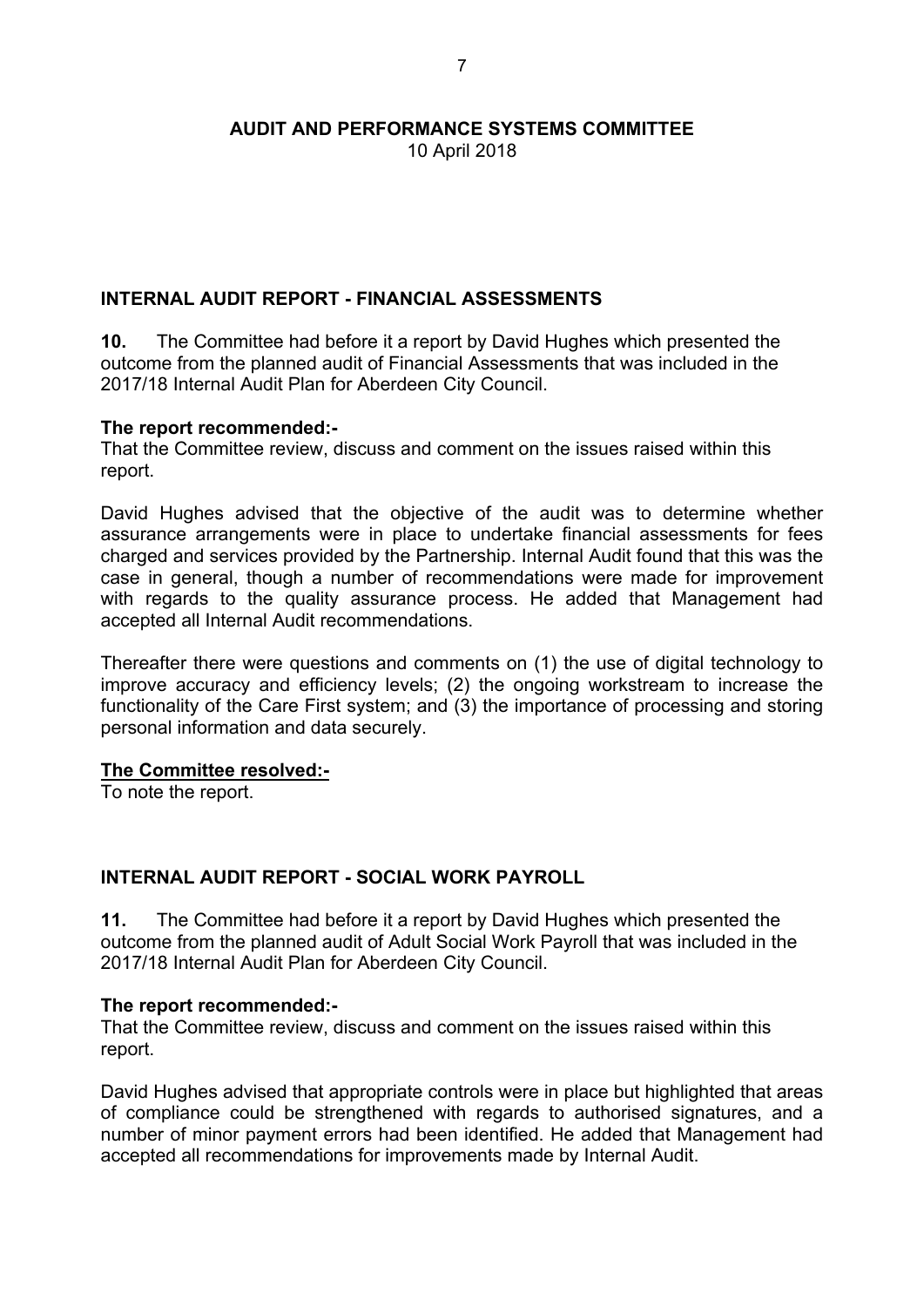10 April 2018

## **The Committee resolved:-**

To note the report.

### **IN ACCORDANCE WITH THE DECISION RECORDED UNDER ARTICLE 3 OF THIS MINUTE, THE FOLLOWING ITEMS WERE CONSIDERED WITH THE PRESS AND PUBLIC EXCLUDED.**

### **PRIVATE MEETING WITH INTERNAL AND EXTERNAL AUDIT**

**12.** The Committee met in private session with the Partnership's internal and external auditors as per item 6.1 of the Committee's terms of reference.

### **The Committee resolved:-**

- (i) to note the information provided; and
- (ii) to note that the Committee's next meeting with auditors was scheduled for 13 November 2018.

### **RHONA ATKINSON, Chairperson.**